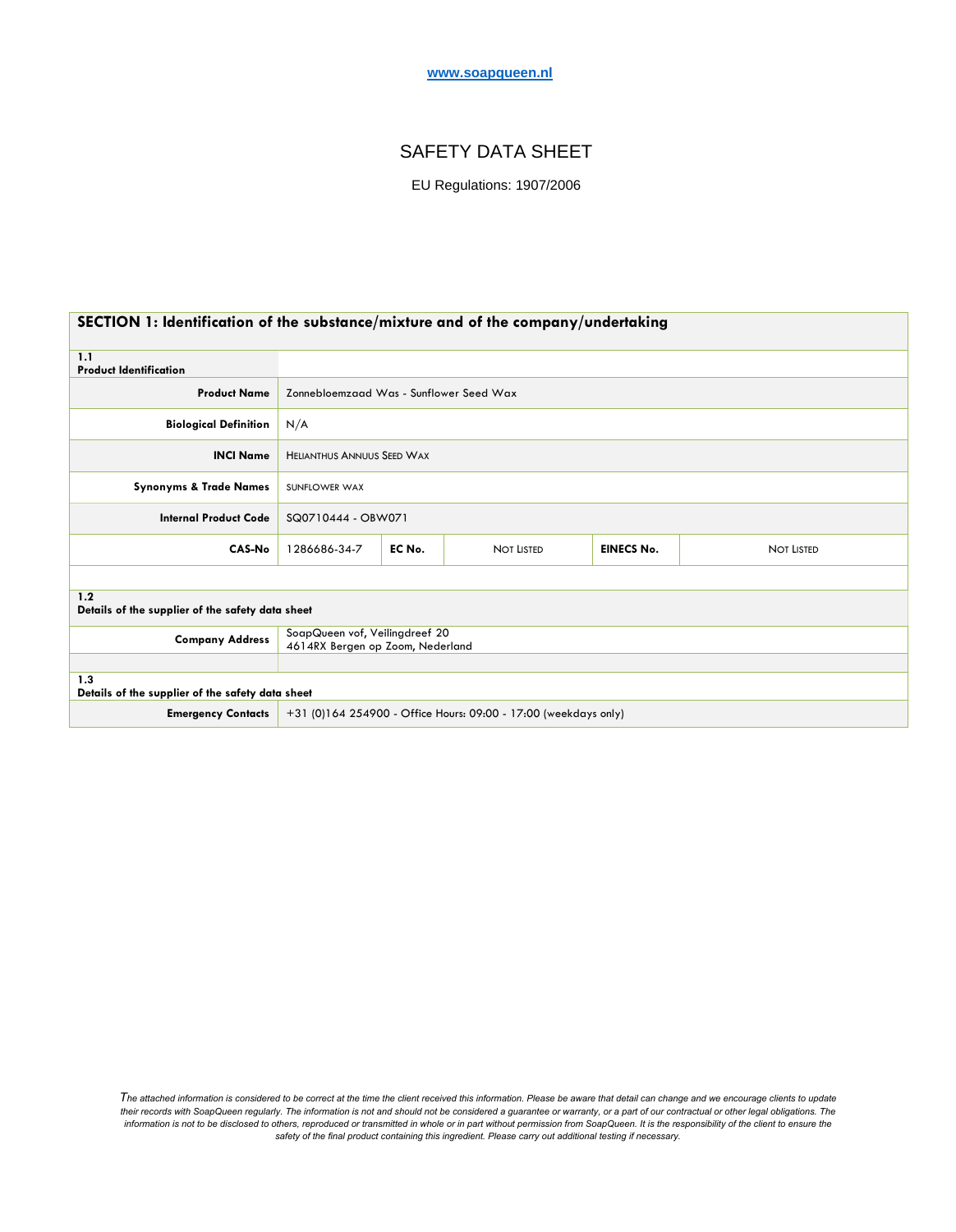| <b>SECTION 2: Hazards Identification</b>                       |                                                                                                                                                                                                                                                                                                                                                         |  |
|----------------------------------------------------------------|---------------------------------------------------------------------------------------------------------------------------------------------------------------------------------------------------------------------------------------------------------------------------------------------------------------------------------------------------------|--|
| 2.1<br><b>Classification of the substance or mixture</b>       |                                                                                                                                                                                                                                                                                                                                                         |  |
| Classification (67/548/EEC)                                    | This product is not dangerous according to REACH Regulation 1907/2006.                                                                                                                                                                                                                                                                                  |  |
| Classification (EU1272/2008)                                   | This product does not belong to any list of substances supposedly hazardous to human or animal health<br>according to EU Regulation 1272/2008 & any further amendments, nor to those having recognized exposition<br>limits. Care should be taken when handling hot oil as it may constitute a burn hazard. Spills can constitute a<br>slippage hazard. |  |
| 2.2<br><b>Label Elements</b>                                   | Label in accordance with Regulation (EC) No 1272/2008.                                                                                                                                                                                                                                                                                                  |  |
| <b>GHS Label</b>                                               | None.                                                                                                                                                                                                                                                                                                                                                   |  |
| <b>Signal Word</b>                                             | None.                                                                                                                                                                                                                                                                                                                                                   |  |
| <b>Contains</b>                                                | None.                                                                                                                                                                                                                                                                                                                                                   |  |
| <b>Hazards Statement</b>                                       | None.                                                                                                                                                                                                                                                                                                                                                   |  |
| <b>Signal Word</b>                                             | None.                                                                                                                                                                                                                                                                                                                                                   |  |
| <b>Precautionary Statements</b>                                | None.                                                                                                                                                                                                                                                                                                                                                   |  |
| <b>Supplementary Precautionary Statements</b>                  | None.                                                                                                                                                                                                                                                                                                                                                   |  |
| Section 16 (Other Information): Risk & Safety phrases in full. |                                                                                                                                                                                                                                                                                                                                                         |  |
| 2.3<br><b>Other Hazards</b>                                    |                                                                                                                                                                                                                                                                                                                                                         |  |
| Adverse physio-chemical properties                             | None.                                                                                                                                                                                                                                                                                                                                                   |  |
| Adverse effects on human health                                | None.                                                                                                                                                                                                                                                                                                                                                   |  |
|                                                                |                                                                                                                                                                                                                                                                                                                                                         |  |
| <b>SECTION 3: Composition of Ingredients</b>                   |                                                                                                                                                                                                                                                                                                                                                         |  |
| 3.1<br><b>Substances</b>                                       | Not Applicable.                                                                                                                                                                                                                                                                                                                                         |  |
| 3.2<br><b>Mixtures</b>                                         | Not Applicable.                                                                                                                                                                                                                                                                                                                                         |  |

| <b>SECTION 4: First Aid Measures</b>     |                                                                                              |
|------------------------------------------|----------------------------------------------------------------------------------------------|
| 4.1                                      |                                                                                              |
| <b>Description of First Aid Measures</b> |                                                                                              |
| <b>General Information</b>               | Always remove contaminated clothing immediately.                                             |
| Inhalation                               | Not expected for this particular product, however always best avoiding proactive inhalation. |

*The attached information is considered to be correct at the time the client received this information. Please be aware that detail can change and we encourage clients to update*  their records with SoapQueen regularly. The information is not and should not be considered a guarantee or warranty, or a part of our contractual or other legal obligations. The<br>information is not to be disclosed to others *safety of the final product containing this ingredient. Please carry out additional testing if necessary.*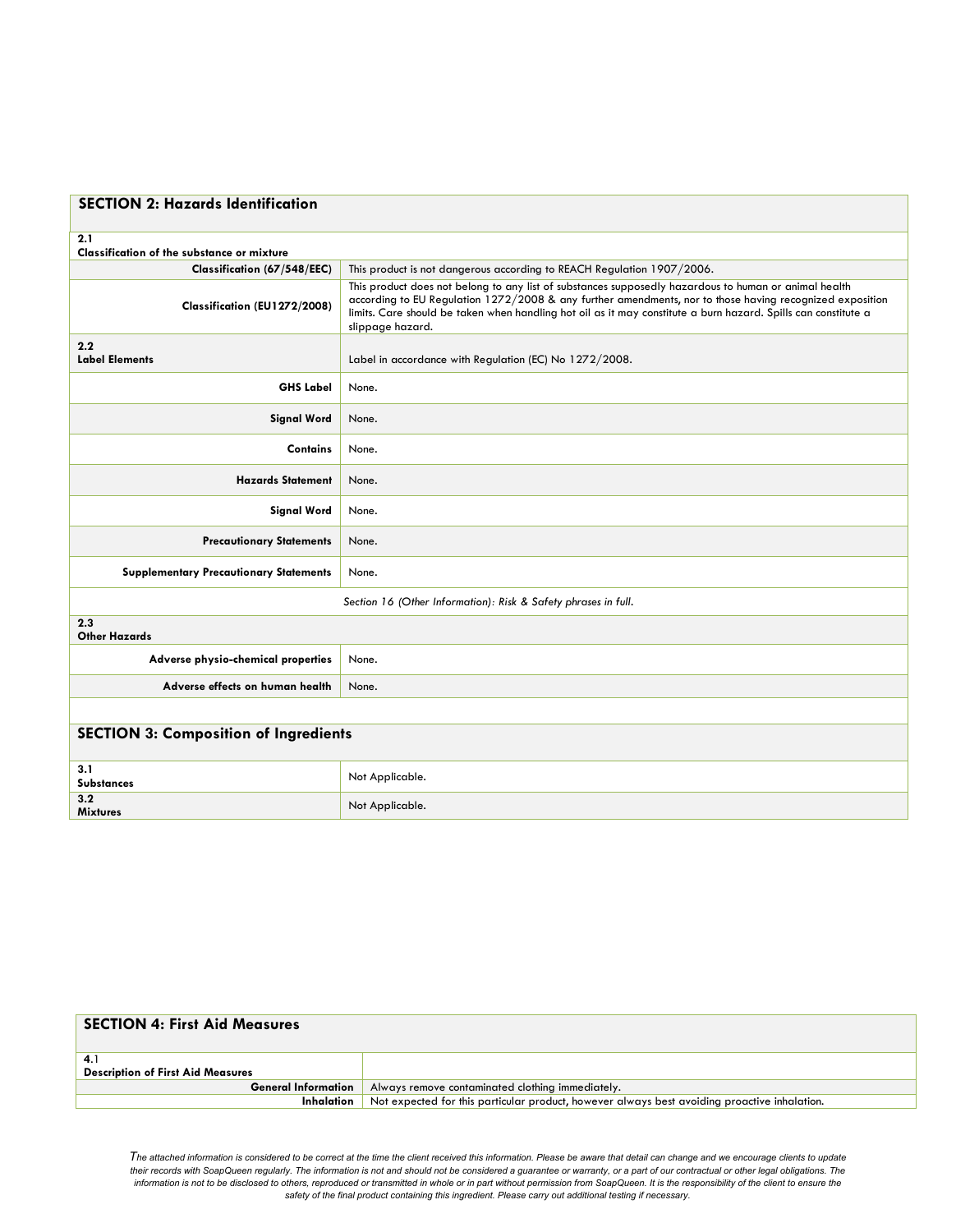| Ingestion                                                                             | No instruction as this is a non-toxic product.      |  |
|---------------------------------------------------------------------------------------|-----------------------------------------------------|--|
| <b>Skin Contact</b>                                                                   | No instruction as this is a non-toxic product.      |  |
| <b>Eye Contact</b>                                                                    | Wash immediately & thoroughly with clean tap water. |  |
| 4.2<br>Most important symptoms & effects (Acute &<br>Delayed)                         | None.                                               |  |
| 4.3<br>Indication of any immediate medical attention or<br>special treatment required | Not Applicable.                                     |  |

#### **SECTION 5: Fire Fighting Measures**

| 5.1<br><b>Extinguishing material</b>                            | Foam, Co2, Dry Chemical Powder.                                                                                                                 |
|-----------------------------------------------------------------|-------------------------------------------------------------------------------------------------------------------------------------------------|
| 5.2<br>Special hazards arising from the substance Or<br>mixture | This product may only form ignitable mixtures or burn above the flash point. Dangerous combustion products<br>include smoke & oxides of carbon. |
| 5.3<br><b>Advice for fire-fighters</b>                          | Standard. Wear self-contained breathing apparatus in confined spaces.                                                                           |
|                                                                 |                                                                                                                                                 |

### **SECTION 6: Accidental Release Measures**

| 6.1                                             | None Required.                                                                                    |  |
|-------------------------------------------------|---------------------------------------------------------------------------------------------------|--|
| <b>Personal precautions</b>                     |                                                                                                   |  |
| 6.2                                             | None Required.                                                                                    |  |
| <b>Environmental precautions</b>                |                                                                                                   |  |
| 6.3                                             |                                                                                                   |  |
| Methods & material for containment and cleaning | Spills can be absorbed by cloth or sawdust, washed away with water & cleaned with sodic products. |  |
| υp                                              |                                                                                                   |  |
| 6.4                                             | Refer & consider section 8.                                                                       |  |
| References to other sections                    | Refer & consider section 13.                                                                      |  |

# **SECTION 7: Handling & Storage**

| 7.1<br>Precautions for safe-handling                                    | Handle in accordance with good hygiene and safety practice. Keep containers sealed when not in use. Prevent<br>spills & leaks to avoid slip hazard. Always wear personal protective clothing (refer to section 8). Do not eat,<br>drink, sniff or smoke whilst handling this product. Provide suitable mechanical equipment for the safe handling<br>of drums & heavy packages. |  |
|-------------------------------------------------------------------------|---------------------------------------------------------------------------------------------------------------------------------------------------------------------------------------------------------------------------------------------------------------------------------------------------------------------------------------------------------------------------------|--|
| 7.2<br>Conditions for safe storage, including any<br>incompatibilities  | Keep the product container tightly closed, in a dry, ventilated area (at temperatures $\leq 20^{\circ}$ C). Keep away from<br>potential sources of ignition and protected from light. Maintain limited contact with oxygen.                                                                                                                                                     |  |
| 7.3<br>Specific end use(s)                                              | No Data.                                                                                                                                                                                                                                                                                                                                                                        |  |
| <b>SECTION 8: Exposure Controls &amp;</b><br><b>Personal Protection</b> |                                                                                                                                                                                                                                                                                                                                                                                 |  |
| 8.1<br><b>Control Parameters</b>                                        | None.                                                                                                                                                                                                                                                                                                                                                                           |  |
| 8.2<br><b>Exposure Controls</b>                                         |                                                                                                                                                                                                                                                                                                                                                                                 |  |
| <b>Eye Protection</b>                                                   | Not required as a non-toxic product, however we still recommend taking precautions by wearing protective<br>eye-wear when handling the product.                                                                                                                                                                                                                                 |  |
| <b>Hand Protection</b>                                                  | None.                                                                                                                                                                                                                                                                                                                                                                           |  |
| <b>Respiratory Equipment</b>                                            | None.                                                                                                                                                                                                                                                                                                                                                                           |  |
| <b>Hygiene Measures</b>                                                 | None.                                                                                                                                                                                                                                                                                                                                                                           |  |

*The attached information is considered to be correct at the time the client received this information. Please be aware that detail can change and we encourage clients to update*  their records with SoapQueen regularly. The information is not and should not be considered a guarantee or warranty, or a part of our contractual or other legal obligations. The information is not to be disclosed to others

**Engineering Measures** None.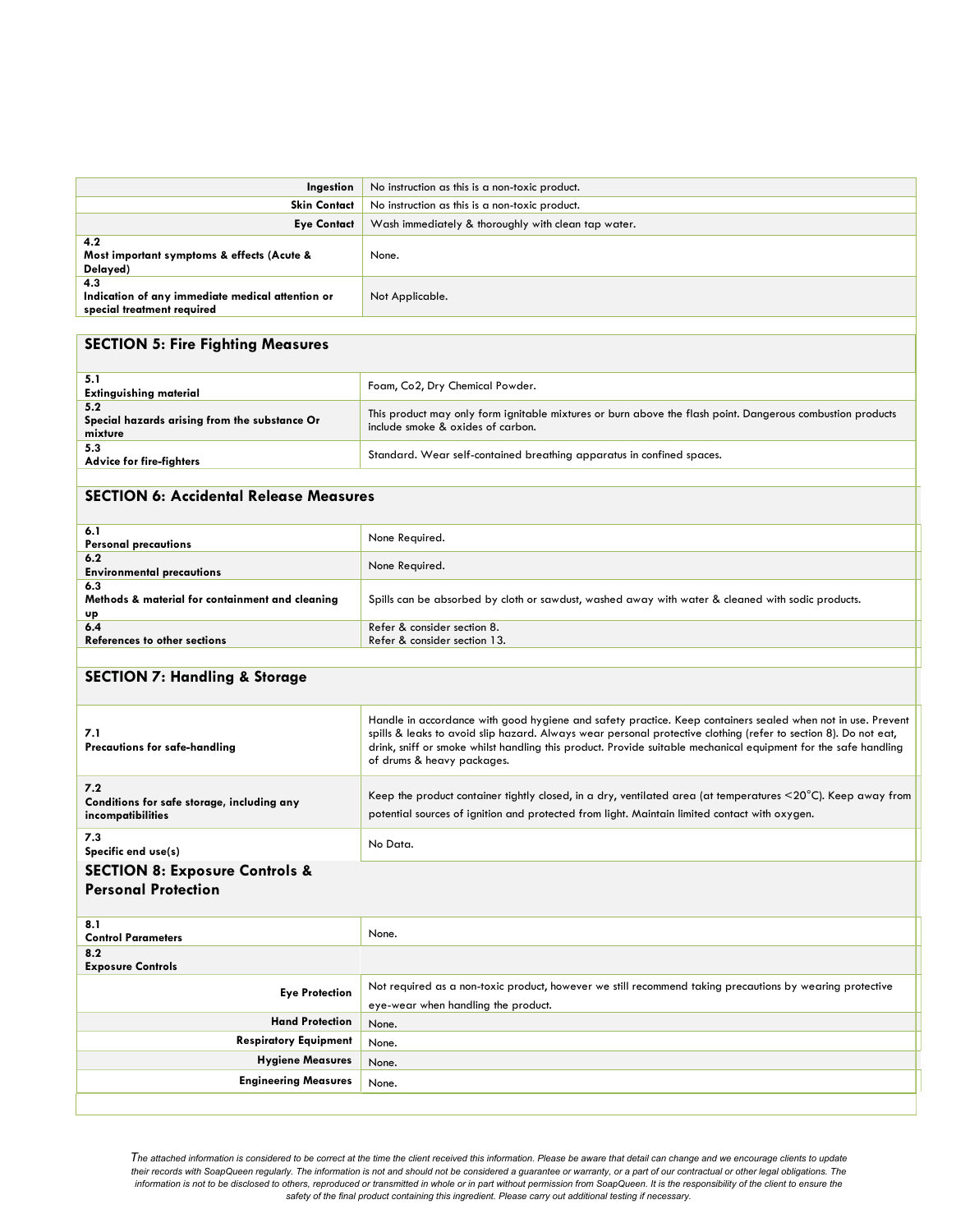#### **SECTION 9: Physical & Chemical Properties**

| 9.1<br><b>Physical &amp; Chemical Properties</b> |                   |
|--------------------------------------------------|-------------------|
| Appearance                                       | <b>SOLID FORM</b> |
| Colour                                           | WHITE             |
| Odour                                            | <b>ODOURLESS</b>  |
| <b>Relative Density</b>                          | NO DATA           |
| Flash Point (°C)                                 | $>280^{\circ}$ C. |
| <b>Refractive Index</b>                          | NO DATA           |
| Melting Point (°C)                               | $75.0 - 78.0$     |
| <b>Boiling Point (°C)</b>                        | $>100^{\circ}$ C. |
| <b>Vapour Pressure</b>                           | NO DATA.          |
| Solubility in Water @ 20°C                       | <b>INSOLUBLE.</b> |
| 9.2<br><b>Other Information</b>                  | NO DATA.          |
|                                                  |                   |

# **SECTION 10: Stability & Reactivity**

| 10.1<br><b>Reactivity</b>                         | Not Applicable.                                                                                                                                   |
|---------------------------------------------------|---------------------------------------------------------------------------------------------------------------------------------------------------|
| 10.2 <sub>2</sub><br><b>Chemical stability</b>    | Stable under suggested storage conditions $(<20^{\circ}$ C).                                                                                      |
| 10.3<br><b>Possibility of hazardous reactions</b> | No.                                                                                                                                               |
| 10.4<br><b>Conditions to avoid</b>                | Storage at high temperatures. Do not store above 20°C.                                                                                            |
| 10.5<br>Incompatible materials                    | Concentrated acids, alkalis & oxidising agents.                                                                                                   |
| 10.6<br><b>Hazardous decomposition products</b>   | This product does not decompose under normal conditions. Under fire conditions the product will produce a<br>mixture of irritating fumes & smoke. |

| <b>SECTION 11: Toxicological Information</b> |                                                                                                                                                                                                                                                                                                                                                                                                                                                    |
|----------------------------------------------|----------------------------------------------------------------------------------------------------------------------------------------------------------------------------------------------------------------------------------------------------------------------------------------------------------------------------------------------------------------------------------------------------------------------------------------------------|
| 11.1<br><b>Toxicological effects</b>         |                                                                                                                                                                                                                                                                                                                                                                                                                                                    |
| <b>Acute Toxicity</b>                        | A non-toxic product. For pharmaceutical & cosmetic use only. This product does not carry a<br>microbiological specification as it is sterilised in the refining process. It does not contain any<br>impurities. This product is not included in the list of substances prohibited in cosmetic<br>products or subject to restrictions. It does not contain colorants, preservatives or UV filters<br>(Annex II – VI of EU regulation $1223/2009$ ). |
| <b>Skin irritation</b>                       | Not Applicable.                                                                                                                                                                                                                                                                                                                                                                                                                                    |
| Eye damage or irritation                     | Not Applicable.                                                                                                                                                                                                                                                                                                                                                                                                                                    |
| <b>Respiratory or skin sensitivity</b>       | Not Applicable.                                                                                                                                                                                                                                                                                                                                                                                                                                    |
| Germ cell mutagenicity                       | Not Applicable.                                                                                                                                                                                                                                                                                                                                                                                                                                    |
| Carcinogenicity                              | Not Applicable.                                                                                                                                                                                                                                                                                                                                                                                                                                    |
| <b>Reproductive toxicity</b>                 | Not Applicable.                                                                                                                                                                                                                                                                                                                                                                                                                                    |

*The attached information is considered to be correct at the time the client received this information. Please be aware that detail can change and we encourage clients to update*  their records with SoapQueen regularly. The information is not and should not be considered a guarantee or warranty, or a part of our contractual or other legal obligations. The *information is not to be disclosed to others, reproduced or transmitted in whole or in part without permission from SoapQueen. It is the responsibility of the client to ensure the safety of the final product containing this ingredient. Please carry out additional testing if necessary.*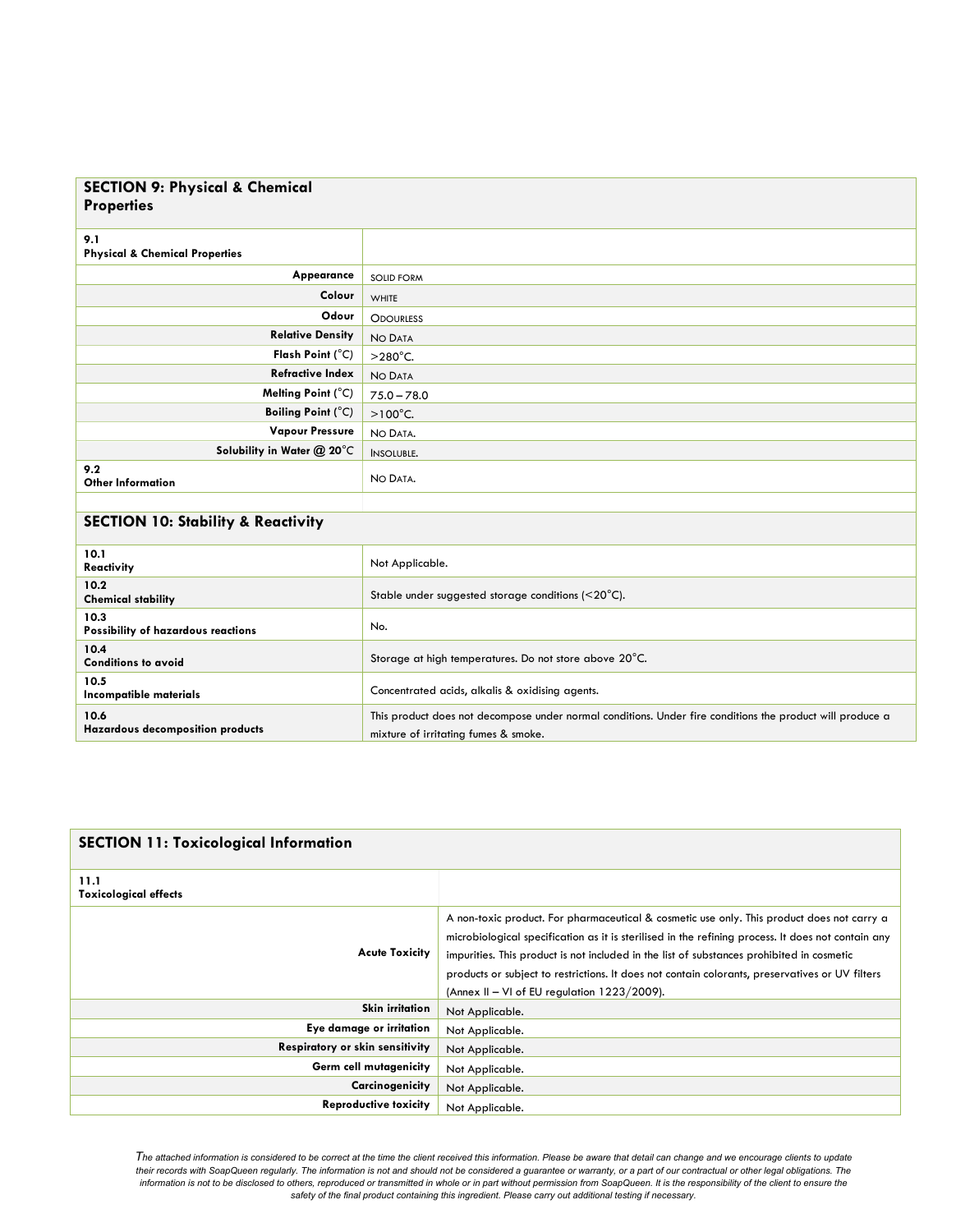| STOT - single exposure                              | Not Applicable.                                                                                                                                                 |  |
|-----------------------------------------------------|-----------------------------------------------------------------------------------------------------------------------------------------------------------------|--|
| STOT - repeated exposure                            | Not Applicable.                                                                                                                                                 |  |
| <b>Aspiration hazard</b>                            | Not Applicable.                                                                                                                                                 |  |
| Other information                                   | Not Applicable.                                                                                                                                                 |  |
|                                                     |                                                                                                                                                                 |  |
| <b>SECTION 12: Ecological Information</b>           |                                                                                                                                                                 |  |
| 12.1<br>Toxicity                                    | Low - None.                                                                                                                                                     |  |
| 12.2<br>Persistence & degradability                 | >90% (OECD)                                                                                                                                                     |  |
| 12.3<br>Bio- accumulative potential                 | None.                                                                                                                                                           |  |
| 12.4<br>Mobility in soil                            | Low - None.                                                                                                                                                     |  |
| 12.5<br><b>Results of PBT &amp; VPVB assessment</b> | Not Available.                                                                                                                                                  |  |
| 12.6<br>Other adverse effects                       | None.                                                                                                                                                           |  |
|                                                     |                                                                                                                                                                 |  |
| <b>SECTION 13: Disposal Information</b>             |                                                                                                                                                                 |  |
| 13.1<br>Waste treatment methods                     | Always recover spilled product. Discard waste material with authorized waste<br>management services. Act in accordance with local & national waste regulations. |  |

| <b>SECTION 14: Transport Information</b>  |                                                                                                          |  |
|-------------------------------------------|----------------------------------------------------------------------------------------------------------|--|
| 14.1<br><b>Transport Information</b>      |                                                                                                          |  |
| <b>Warning icon</b>                       | Road (ADR), Rail (RID), Sea (IMDG) and Air (ICAO), transport not restricted in drums or<br>food tankers. |  |
| <b>Shipping Name</b>                      | Not Applicable.                                                                                          |  |
| <b>UN Number (Road)</b>                   | Not Applicable.                                                                                          |  |
| <b>ADR Class</b>                          | Not Applicable.                                                                                          |  |
| <b>Hazard Number (ADR)</b>                | Not Applicable.                                                                                          |  |
| <b>Hazchem Code</b>                       | Not Applicable.                                                                                          |  |
| <b>UN Number (Sea)</b>                    | Not Applicable.                                                                                          |  |
| <b>IMDG Class</b>                         | Not Applicable.                                                                                          |  |
| <b>IMDG Pack GR.</b>                      | Not Applicable.                                                                                          |  |
| <b>EMS</b>                                | Not Applicable.                                                                                          |  |
| <b>UN Number (Air)</b>                    | Not Applicable.                                                                                          |  |
| <b>Air Class</b>                          | Not Applicable.                                                                                          |  |
| Air Pack GR.                              | Not Applicable.                                                                                          |  |
|                                           |                                                                                                          |  |
| <b>SECTION 15: Regulatory Information</b> |                                                                                                          |  |
| 15.1                                      |                                                                                                          |  |

*The attached information is considered to be correct at the time the client received this information. Please be aware that detail can change and we encourage clients to update*  their records with SoapQueen regularly. The information is not and should not be considered a guarantee or warranty, or a part of our contractual or other legal obligations. The information is not to be disclosed to others, reproduced or transmitted in whole or in part without permission from SoapQueen. It is the responsibility of the client to ensure the<br>safety of the final product containing thi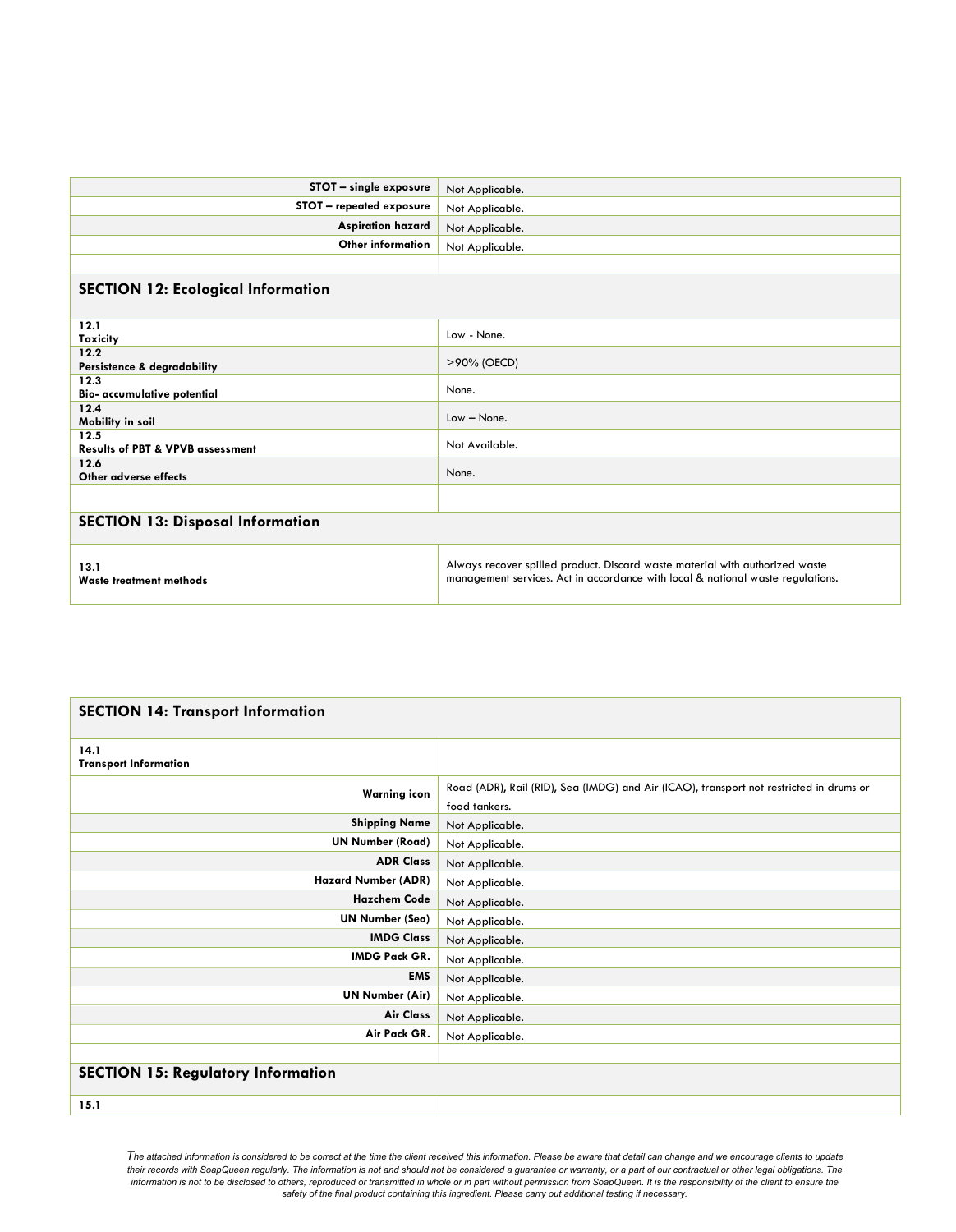| Product specific safety, health & environmental regulations &<br>legislation |                                                                                                                                                                                                                                                                                                                                                                                                                                                   |
|------------------------------------------------------------------------------|---------------------------------------------------------------------------------------------------------------------------------------------------------------------------------------------------------------------------------------------------------------------------------------------------------------------------------------------------------------------------------------------------------------------------------------------------|
| <b>EU Directives</b>                                                         | Regulation (EC) No 1907/2006 of the European Parliament and of the council of 18 <sup>th</sup><br>December 2006. Concerning the registration, evaluation, authorization & restriction of<br>chemicals (REACH), establishing a European Chemicals Agency, amending Directive<br>199/45/EC and repealing council regulation (EEC) No793/93 & commission regulation<br>(EC) No1488/94 as well as council directive 76/769/EEC & commission directive |
|                                                                              | 91/155/ECC, 93/67/ECC, 93/105/EEC & 2000/21/EC (including amendments).                                                                                                                                                                                                                                                                                                                                                                            |
| <b>Statutory Instruments</b>                                                 | The Chemicals (Hazard Information & Packaging for Supply Regulations 2009 (S.I.2009)                                                                                                                                                                                                                                                                                                                                                              |
|                                                                              | No 716).                                                                                                                                                                                                                                                                                                                                                                                                                                          |
| <b>Approved Code of Practice</b>                                             | Classification & labelling of substances & preparations dangerous for supply. Safety data                                                                                                                                                                                                                                                                                                                                                         |
|                                                                              | sheets for substances & preparations.                                                                                                                                                                                                                                                                                                                                                                                                             |
| <b>Guidance Notes</b>                                                        | Workplace exposure limits EH40. CHIP for everyone HSG 108.                                                                                                                                                                                                                                                                                                                                                                                        |
| 15.2<br><b>Chemical Safety Assessment</b>                                    | Assessment has not been carried out as this is a non-hazardous material according to<br>article 31 of REACH 1907/2006.                                                                                                                                                                                                                                                                                                                            |

| <b>SECTION 16: Other Information</b>                                           |                                                                                   |
|--------------------------------------------------------------------------------|-----------------------------------------------------------------------------------|
| Allergens:                                                                     | None                                                                              |
| Training Instructions: Refer to possible hazard before use of this<br>product. |                                                                                   |
| <b>Abbreviations &amp; Acronyms:</b>                                           |                                                                                   |
| <b>MSDS</b>                                                                    | Material Safety Data Sheet.                                                       |
| <b>INCI</b>                                                                    | International Nomenclature of Cosmetic Ingredients.                               |
| <b>CAS</b>                                                                     | <b>Chemical Abstract Service.</b>                                                 |
| <b>IMDG</b>                                                                    | International Maritime code for Dangerous Goods.                                  |
| <b>ADR</b>                                                                     | Accord European sur le transport des merchandises Dangereuses par Route (European |
|                                                                                | Agreement concerning the international Carriage of Dangerous goods by Road).      |
| <b>RID</b>                                                                     | International Carriage of Dangerous Goods by Rail.                                |
| <b>ICAO</b>                                                                    | International Civil Aviation Organization.                                        |
| <b>ADN</b>                                                                     | International Carriage of Dangerous Goods by Inland Waterways.                    |
| <b>GHS</b>                                                                     | Globally Harmonized System of classification & labelling of chemicals.            |
| <b>Trem Card</b>                                                               | <b>Transport Emergency Card.</b>                                                  |
| <b>STOT</b>                                                                    | Specific Target Organ Toxicity.                                                   |

*The attached information is considered to be correct at the time the client received this information. Please be aware that detail can change and we encourage clients to update*  their records with SoapQueen regularly. The information is not and should not be considered a guarantee or warranty, or a part of our contractual or other legal obligations. The<br>information is not to be disclosed to other *safety of the final product containing this ingredient. Please carry out additional testing if necessary.*